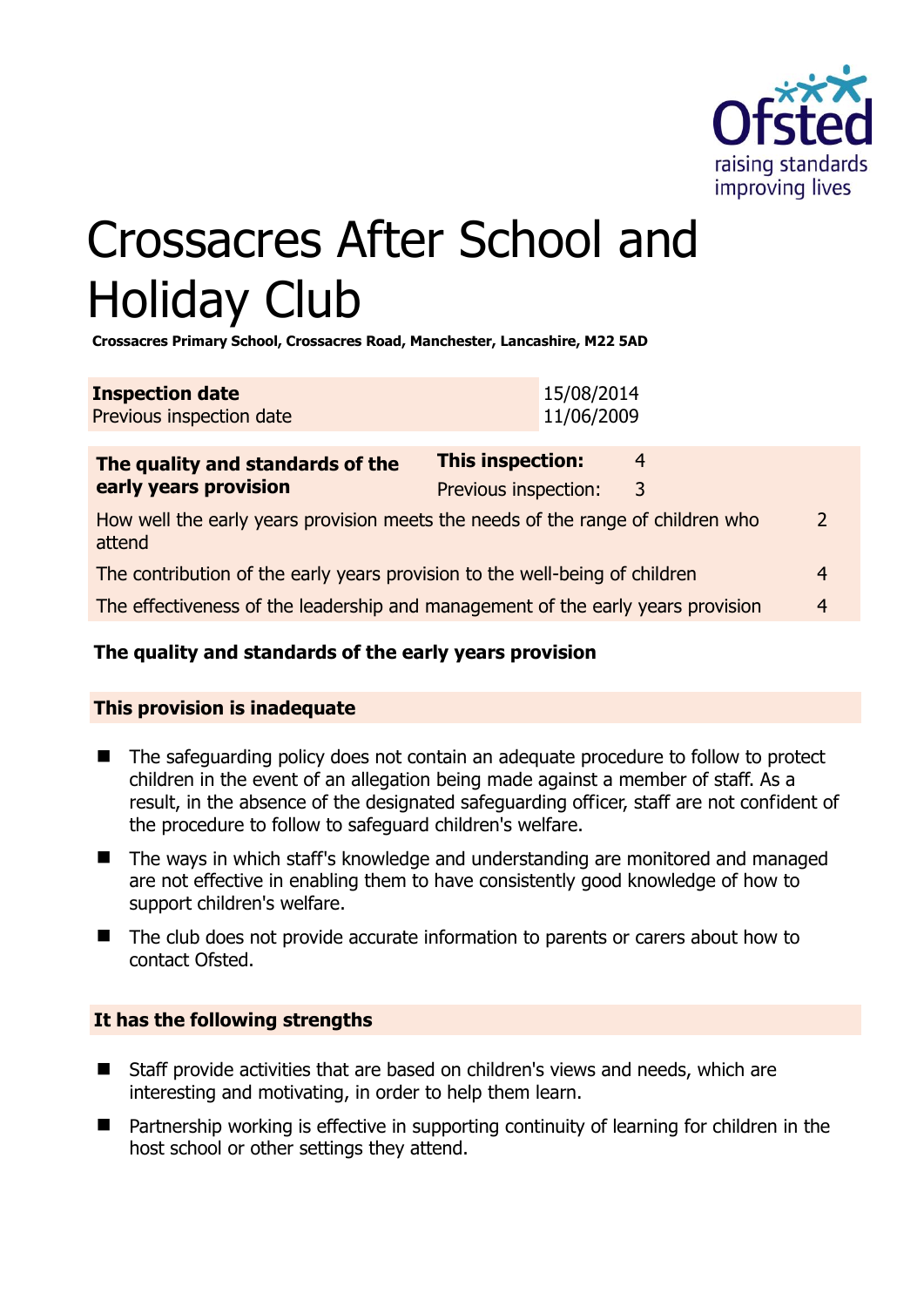# **Information about this inspection**

Inspections of registered early years provision are:

- $\blacksquare$  scheduled at least once in every inspection cycle the current cycle ends on 31 July 2016
- scheduled more frequently where Ofsted identifies a need to do so, for example where provision was previously judged inadequate
- **•** brought forward in the inspection cycle where Ofsted has received information that suggests the provision may not be meeting the legal requirements of the Early Years Foundation Stage or where assessment of the provision identifies a need for early inspection
- **•** prioritised where we have received information that the provision is not meeting the requirements of the Early Years Foundation Stage and which suggests children may not be safe
- scheduled at the completion of an investigation into failure to comply with the requirements of the Early Years Foundation Stage.

The provision is also registered on the voluntary and compulsory parts of the Childcare Register. This report includes a judgment about compliance with the requirements of that register.

# **Inspection activities**

- $\blacksquare$  The inspector viewed the premises used by children.
- . The inspector checked the qualifications and evidence of suitability of all adults employed in the club.
- The inspector observed staff while working with children, including carrying out a joint observation.
- The inspector examined samples of documentation, including the club's selfevaluation and development plans.

# **Inspector**

Jennifer Kennaugh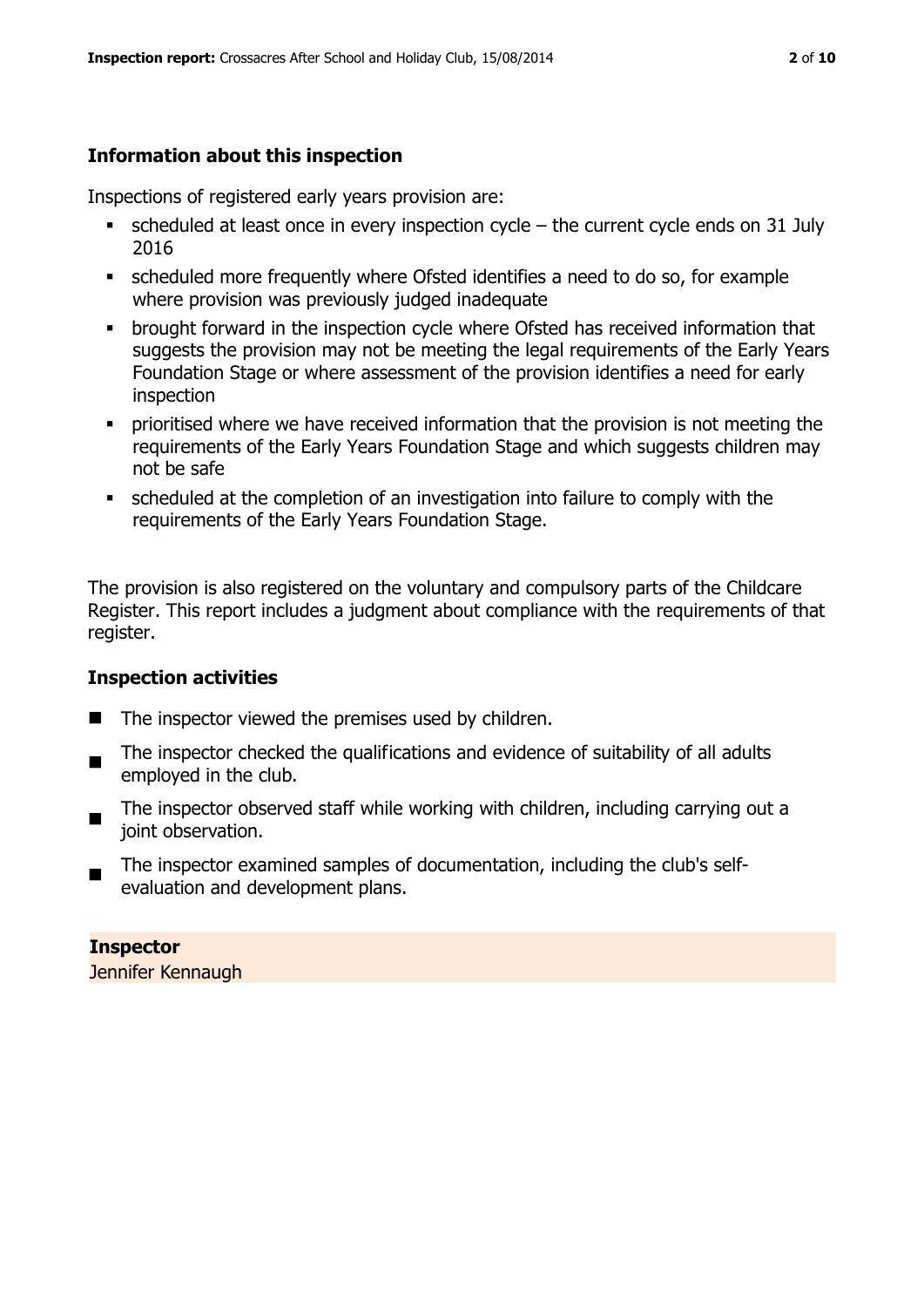# **Full report**

#### **Information about the setting**

Crossacres After School and Holiday Club was registered in 2003 on the Early Years Register and on the voluntary and compulsory parts of the Childcare Register. It is based at Crossacres Primary School Wythenshawe, Manchester. The club operates from within the school building with the use of two rooms, including a kitchen area, the school hall and the computer suite. There is an enclosed, outdoor play area. The breakfast club operates from 8am to 8.45am and the after school session from 3.15pm until 6pm in term times only for children, who attend the host school. The holiday club is open each weekday from 8am to 6pm in the school holidays and serves children in the local area, including those, who do not attend the host school. The club employs 10 members of staff, of whom two hold qualified teacher status and four have relevant qualifications at level 3. There are currently 142 children on roll, of whom 28 are in the early years age group.

#### **What the setting needs to do to improve further**

#### **To meet the requirements of the Early Years Foundation Stage the provider must:**

- ensure that the safeguarding policy includes an up-to-date procedure for managing any allegations made against staff, in order to protect children's welfare
- ensure that staff have consistently good knowledge of up-to-date safeguarding procedures, in order to carry out their roles effectively to protect children's welfare
- **E** ensure that staff performance management is effective in enabling staff have sufficient knowledge to support all aspects of their practice
- ensure that the club makes accurate information available to parents and carers about how to contact Ofsted.

#### **Inspection judgements**

#### **How well the early years provision meets the needs of the range of children who attend**

Staff seek information from the host school about any topics or themes being used in their planning, in order to complement children's learning in school. The presence on the club staff team of the foundation stage teachers from the host school means that children's individual learning needs can be supported when they attend the club. Children, therefore, are effectively supported in making progress toward the early learning goals, as a result of activities that complement their learning in school or other settings.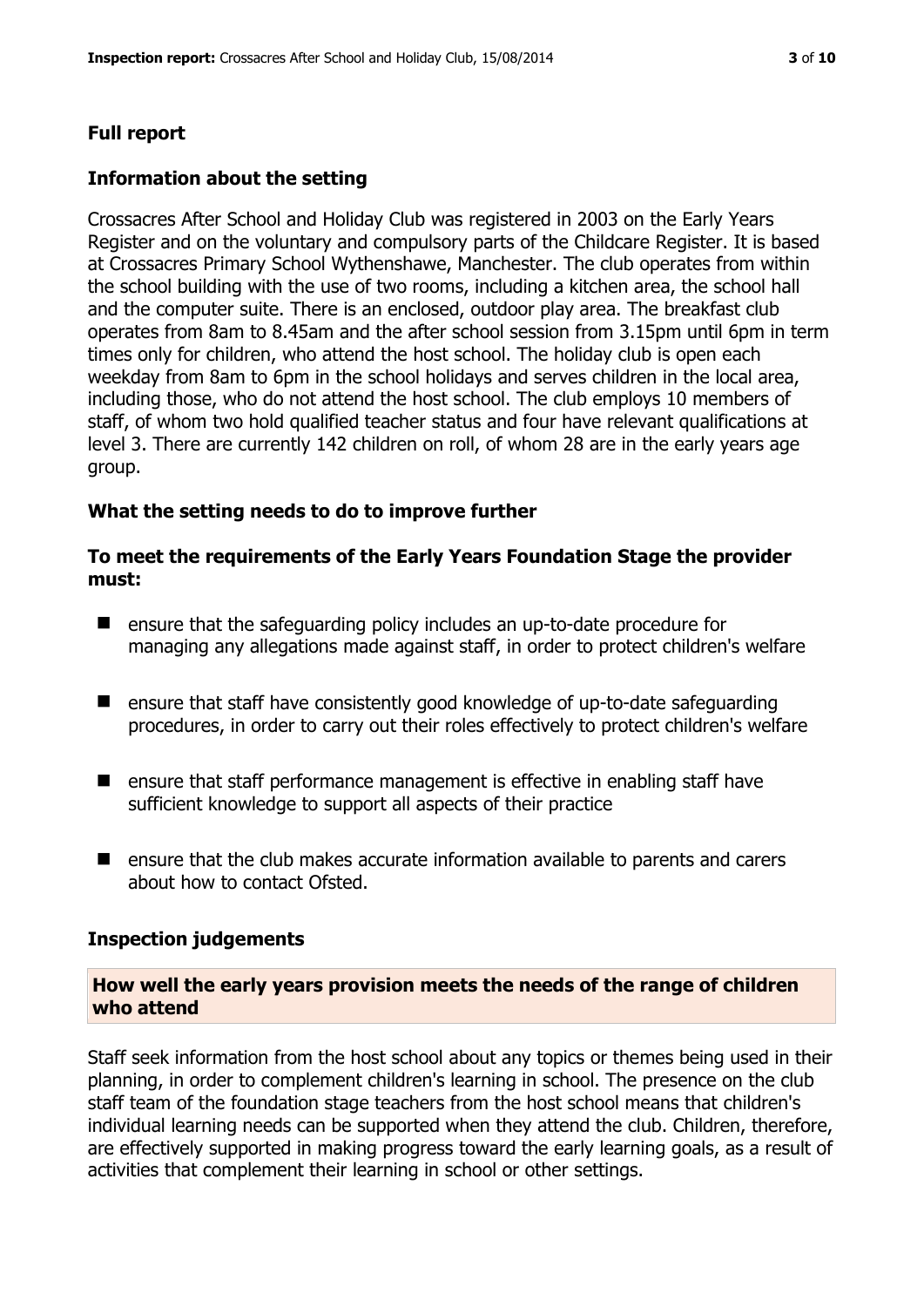Staff make frequent observational assessments of children, so that they can provide precise support for their learning and share this with the host school staff. This supports partnership working to provide continuity in learning. Staff seek information from parents or carers when children join the club regarding their children's preferences for activities, as well as seeking children's own views about what they enjoy. Children's views are frequently sought after they join the club about any topics or themes for activities. For example, children suggest that they would like a theme about circuses one week for the holiday club and staff plan activities accordingly for these. These include learning to juggle through the expertise of a visitor, to develop their hand-eye coordination and using their manipulative skills to make clown masks. Children also enjoy face painting and explore their creativity by making different designs. Consequently, children are motivated in their play and learning as they have contributed to planning. Staff make use of the activities to build on children's individual progress in learning, such as by incorporating talk about number to develop children's learning in mathematics. They also talk to children about books they look at together to extend children's enjoyment of these and support their progress in reading. Staff encourage children to show how well they can write words and letters and praise them when they match sounds and letters independently.

Children have access to a variety of resources for painting, drawing and other creative activities at all times. This supports their enjoyment in being able to express themselves through their creativity. A range of musical instruments are provided, including keyboards, for children to learn about making sounds and achieving different effects with these. Children play in the home role-play area, devising a narrative of their play, while cooperating with others, to develop their social and imaginative skills. Staff sit with children, who choose to play with small world toys, such as cars and figures, to help support their communication and language skills by talking with them about their ideas for these. Children can select from a range of games to help them to learn to match and pair pictures to support their early mathematical and literacy development. Games are also available to play with others, so that children's learning about taking turns is reinforced. Children play simple games with computers to develop their experience of using information and communication technology and the manipulative skills required for this.

# **The contribution of the early years provision to the well-being of children**

The club implements an adequate key-person system. This is in order to help children settle and ensure that parents have at least one person, who can act as a point of contact about their children's needs. Children behave well and play cooperatively, showing ageappropriate social skills or better. They are confident when talking to staff, such as when asking for help to manage the television equipment. Children explore the indoor and outdoor resources thoroughly. They are, therefore, happy and secure in the club, showing strong emotional attachment to staff. However, the weaknesses in staff knowledge of the action to take in the event of a concern about the behaviour of a member of staff means that children's well-being is not adequately protected.

Staff provide sufficient information for parents on a daily basis about their children's care and activities. They also exchange daily information with school staff about children's wellbeing when this is needed, in order to support their good health. Parents are asked to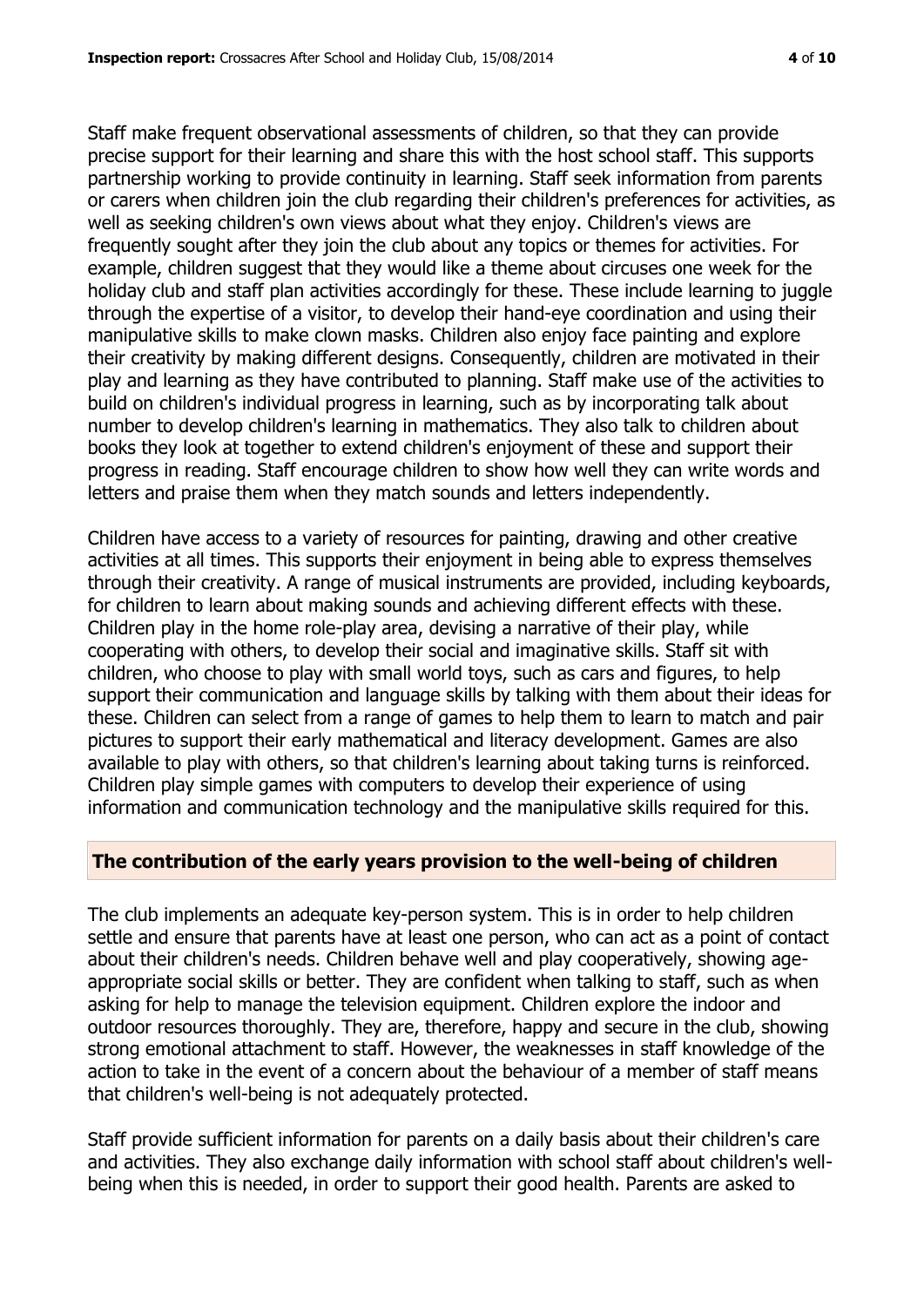provide information about a range of matters, so that staff can plan for children's physical and emotional well-being. For example, staff ask for information about any dietary needs or allergies, so that children's good health can be supported. Parents give written permission over a variety of issues to help staff care for their children. This includes for any medicines that children may need when attending and other matters, such as whether children may take part in local outings. The club holds all required information about children, in order to meet their needs and comply with statutory requirements, such as regarding adults, who are authorised by parents to collect their children. There is a flexible approach to helping children to settle in the club and initial visits are with parents, so that children's emotional well-being is supported. The club provides guidance for parents of children attending the holiday provision regarding foods that contribute to a nutritious diet. This is so that they can provide a healthy packed lunch for their children. The club provides appropriate snacks and breakfast foods to support children's learning about a nutritious diet. Drinking water and fruit are available to children at all times and they serve themselves to develop their independence. Children's packed lunches in holidays are stored appropriately to help prevent food spoilage and cross-contamination. The premises are clean and well maintained to help minimise risk from accidents and the spread of any germs. Staff carry out daily checks indoors and outside to make sure that the premises are suitable and secure for children's use. Children are encouraged to develop good personal hygiene and to manage this for themselves. For example, they wash their hands before eating.

Children have daily access to outdoor play and staff provide activities to challenge their physical skills, such as their whole-body coordination. For example, staff show children how to spin hoops round their bodies and to practise balancing on low stilts. Children enjoy skipping and play ball games in groups, developing an enjoyment of exercise as part of a healthy lifestyle. They climb on the fixed equipment in the outdoor area and ride on wheeled toys, including their own scooters or bicycles, which may be brought in during the holiday sessions. This means that children are encouraged to take reasonable risk in their play and learn how to manage this.

# **The effectiveness of the leadership and management of the early years provision**

The leadership of the club is inadequate because the club's policy for managing any allegations against a member of staff has not been adequately reviewed to ensure it contains up-to-date procedures for staff to follow. Additionally, in the absence of the designated safeguarding officer, named deputies do not have a good understanding of how to manage such concerns. As a result, children are not safeguarded in the event of a concern about the behaviour of a member of staff. Nevertheless, staff are aware of the signs and symptoms of abuse and the procedure to follow for reporting any concerns. The club maintains risk assessments for the premises and outings to support children's safety, which are regularly reviewed. Most other documentation is in place to support the running of the club, apart from the complaints procedure, which does not have up-to-date information to enable parents or carers to contact Ofsted if they choose to do so. This means that parents or carers are not adequately informed of how to do this. This is a breach of the Early Years Register and the Childcare Register. All staff are recruited from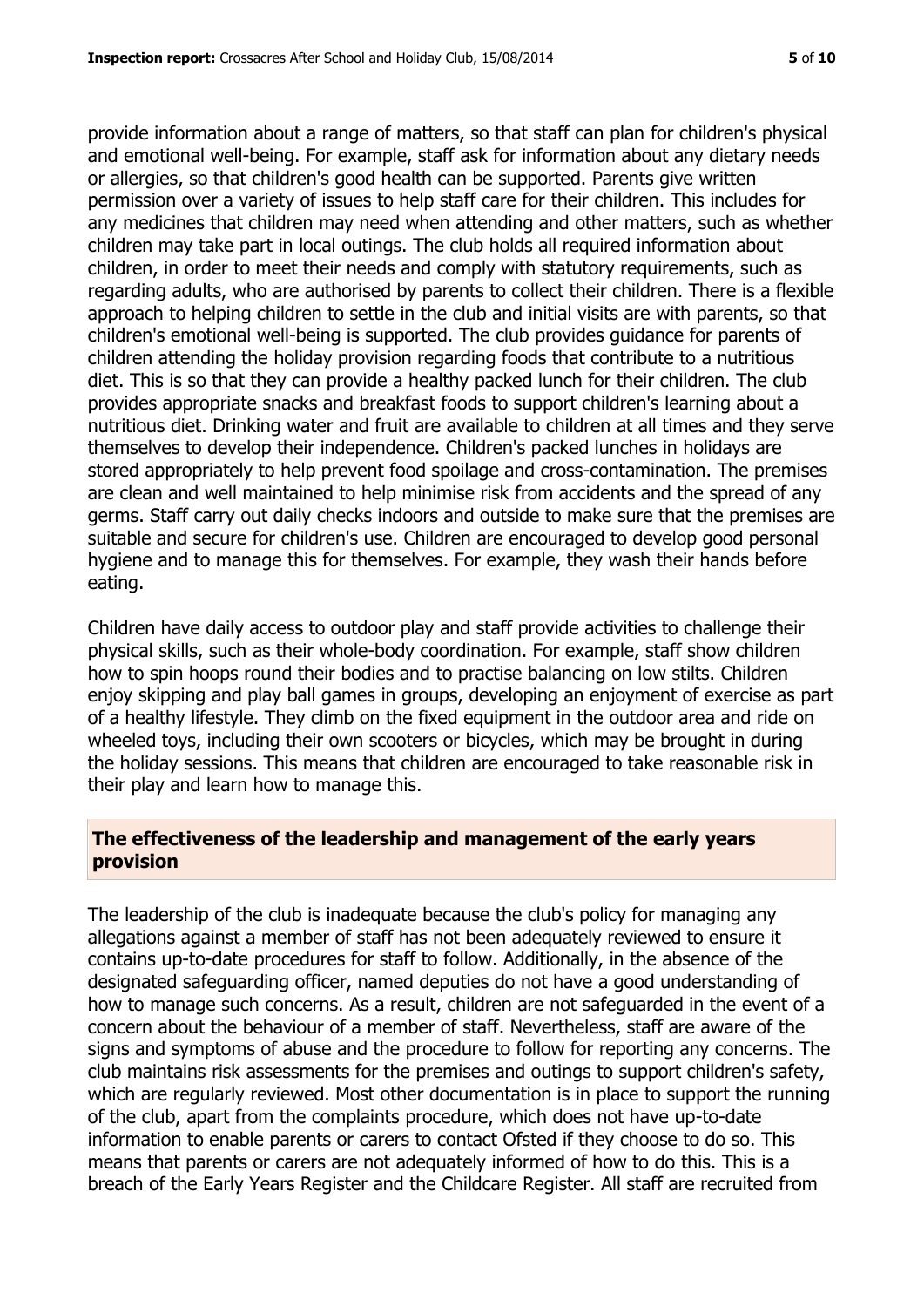within the host school and have been checked for suitability for working with children. This supports continuity of welfare and learning for children, who are familiar with the suitable adults, who care for them. There is an induction process for new staff and for those, who take on named deputy roles. However, named deputies, who take responsibility for the running of the club, are not provided with effective support ensure that they have sufficient knowledge of safeguarding to protect children's welfare if the designated safeguarding officer is not available.

The club works seamlessly with the early years provision of the host school, in order to support children's learning and development. This is because the two staff, who are qualified teachers also work in the school's Early Years Foundation Stage provision. Planning, observations and assessments are shared as an ongoing process with the host school staff, in order to support children's progress in both settings. As a result, partnership working with the host school is effective in complementing children's learning. The club also provides copies of observations and assessments made for children in the holiday club for any other setting they attend to support continuity in learning. Planning for children's progress is monitored to check that it covers a balance of areas of learning and meets children's needs. The club carries out regular meetings, in order for individual staff to discuss children's progress and improve their own practice in supporting children's learning. As a result, staff are supported to identify some aspects of practice where they can improve, although, this has not been effective for all of these, such as their safeguarding knowledge.

The club has initiated evaluation of the provision by implementing the Ofsted selfevaluation tool. However, this has not been reviewed for several years and is now inaccurate in some respects. The committee members hold regular meetings in order to identify some areas for improvement. However, this has not been effective in preventing breaches of statutory requirements, which have a significant impact on children's welfare.

# **The Childcare Register**

| The requirements for the compulsory part of the Childcare Register are | <b>Not Met</b><br>(with<br>actions) |
|------------------------------------------------------------------------|-------------------------------------|
| The requirements for the voluntary part of the Childcare Register are  | <b>Not Met</b><br>(with<br>actions) |

# **To meet the requirements of the Childcare Register the provider must:**

- make accurate information available to parents regarding Ofsted's address (compulsory part of the Childcare Register)
- make accurate information available to parents regarding Ofsted's address (voluntary part of the Childcare Register).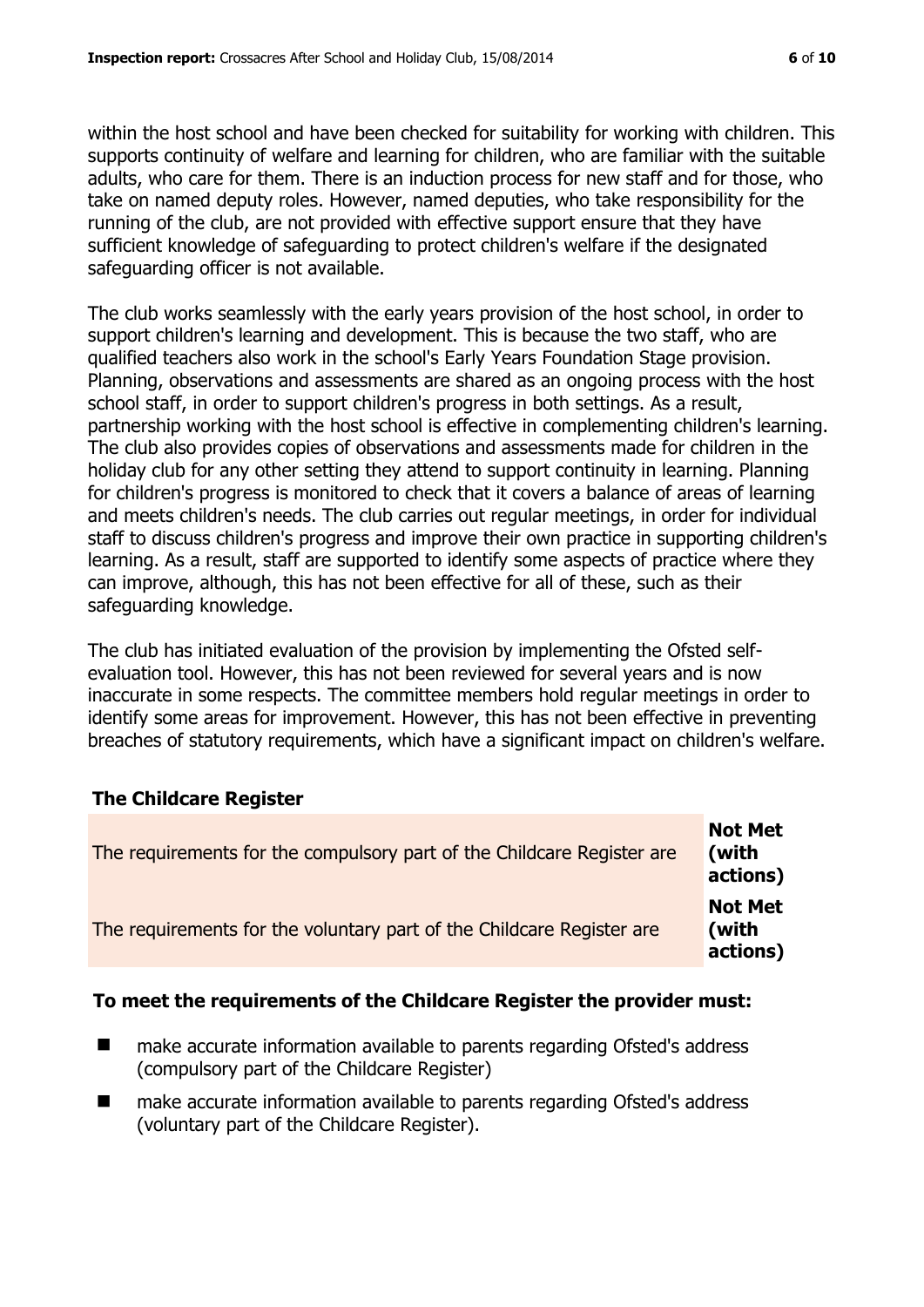# **What inspection judgements mean**

# **Registered early years provision**

| <b>Grade</b> | <b>Judgement</b>               | <b>Description</b>                                                                                                                                                                                                                                                                                                                                                                                |
|--------------|--------------------------------|---------------------------------------------------------------------------------------------------------------------------------------------------------------------------------------------------------------------------------------------------------------------------------------------------------------------------------------------------------------------------------------------------|
| Grade 1      | Outstanding                    | Outstanding provision is highly effective in meeting the needs<br>of all children exceptionally well. This ensures that children are<br>very well prepared for the next stage of their learning.                                                                                                                                                                                                  |
| Grade 2      | Good                           | Good provision is effective in delivering provision that meets<br>the needs of all children well. This ensures children are ready<br>for the next stage of their learning.                                                                                                                                                                                                                        |
| Grade 3      | <b>Requires</b><br>improvement | The provision is not giving children a good standard of early<br>years education and/or there are minor breaches of the<br>safeguarding and welfare requirements of the Early Years<br>Foundation Stage. We re-inspect nurseries and pre-schools<br>judged as requires improvement within 12 months of the date<br>of inspection.                                                                 |
| Grade 4      | Inadequate                     | Provision that is inadequate requires significant improvement<br>and/or enforcement action. The provision is failing to give<br>children an acceptable standard of early years education and/or<br>is not meeting the safeguarding and welfare requirements of<br>the Early Years Foundation Stage. It will be monitored and<br>inspected again within six months of the date of this inspection. |
| Met          |                                | There were no children present at the time of the inspection.<br>The inspection judgement is that the provider continues to<br>meet the requirements for registration.                                                                                                                                                                                                                            |
| Not met      |                                | There were no children present at the time of the inspection.<br>The inspection judgement is that the provider does not meet<br>the requirements for registration.                                                                                                                                                                                                                                |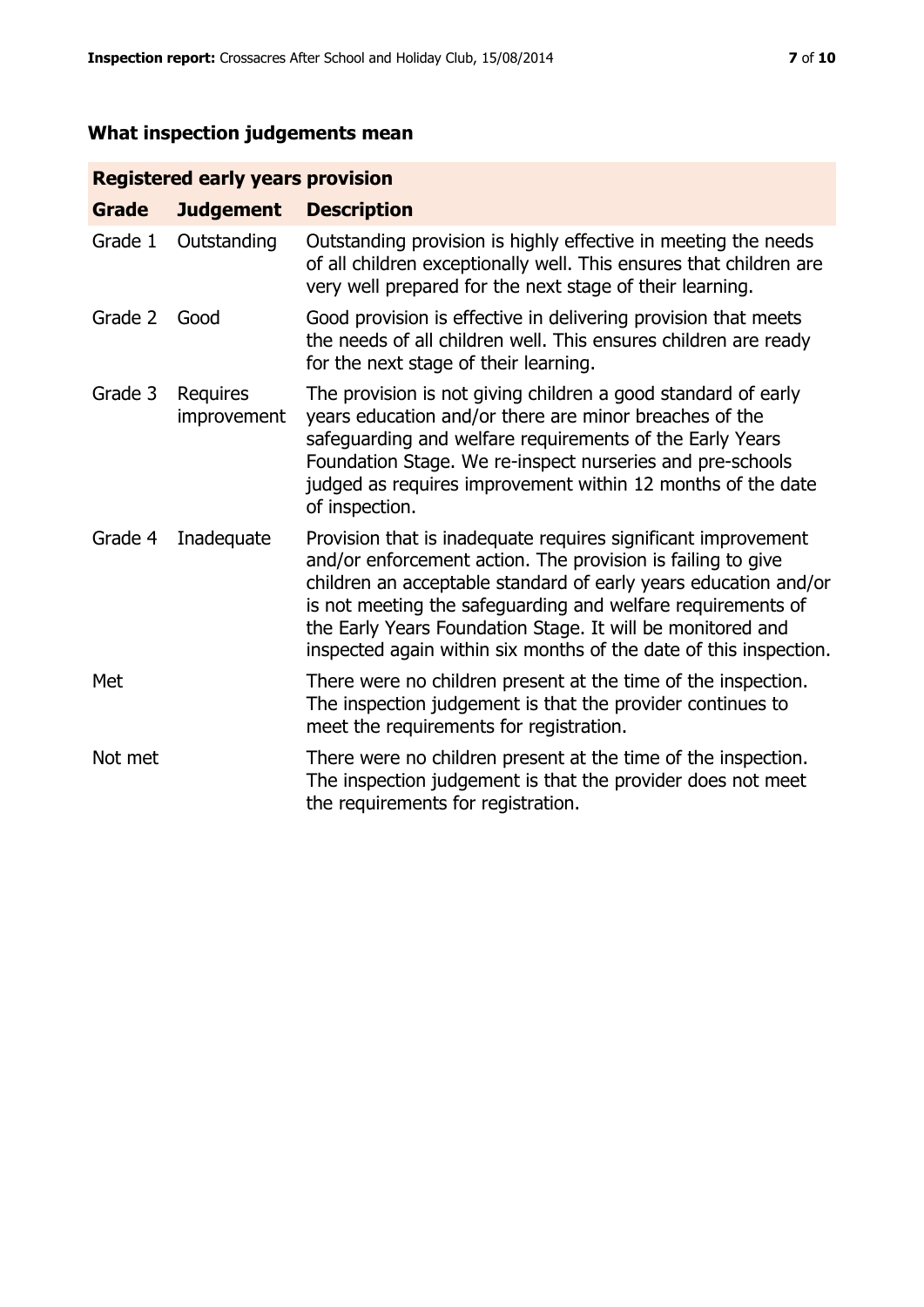#### **Inspection**

This inspection was carried out by Ofsted under sections 49 and 50 of the Childcare Act 2006 on the quality and standards of provision that is registered on the Early Years Register. The registered person must ensure that this provision complies with the statutory framework for children's learning, development and care, known as the Early Years Foundation Stage.

# **Setting details**

| Unique reference number            | EY271579                                              |
|------------------------------------|-------------------------------------------------------|
| <b>Local authority</b>             | Manchester                                            |
| <b>Inspection number</b>           | 819881                                                |
| <b>Type of provision</b>           |                                                       |
| <b>Registration category</b>       | Childcare - Non-Domestic                              |
| Age range of children              | $0 - 17$                                              |
| <b>Total number of places</b>      | 40                                                    |
| <b>Number of children on roll</b>  | 142                                                   |
| <b>Name of provider</b>            | Crossacres After School and Holiday Club<br>Committee |
| <b>Date of previous inspection</b> | 11/06/2009                                            |
| <b>Telephone number</b>            | 0161 437 1272 or 07813 797628                         |

Any complaints about the inspection or the report should be made following the procedures set out in the quidance *'Complaints procedure: raising concerns and making complaints* about Ofsted', which is available from Ofsted's website: www.ofsted.gov.uk. If you would like Ofsted to send you a copy of the guidance, please telephone 0300 123 4234, or email enquiries@ofsted.gov.uk.

# **Type of provision**

For the purposes of this inspection the following definitions apply:

Full-time provision is that which operates for more than three hours. These are usually known as nurseries, nursery schools and pre-schools and must deliver the Early Years Foundation Stage. They are registered on the Early Years Register and pay the higher fee for registration.

Sessional provision operates for more than two hours but does not exceed three hours in any one day. These are usually known as pre-schools, kindergartens or nursery schools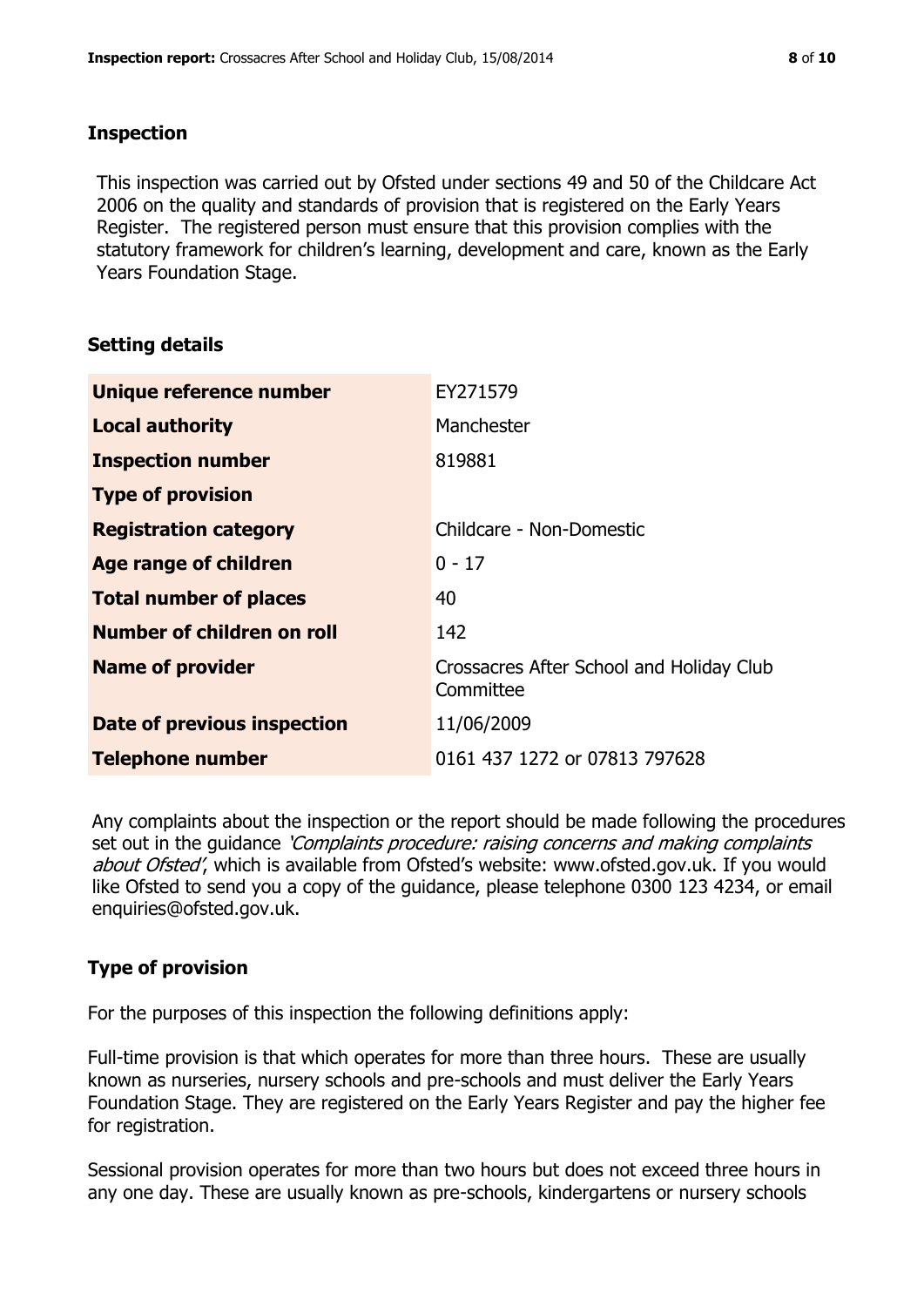and must deliver the Early Years Foundation Stage. They are registered on the Early Years Register and pay the lower fee for registration.

Childminders care for one or more children where individual children attend for a period of more than two hours in any one day. They operate from domestic premises, which are usually the childminder's own home. They are registered on the Early Years Register and must deliver the Early Years Foundation Stage.

Out of school provision may be sessional or full-time provision and is delivered before or after school and/or in the summer holidays. They are registered on the Early Years Register and must deliver the Early Years Foundation Stage. Where children receive their Early Years Foundation Stage in school these providers do not have to deliver the learning and development requirements in full but should complement the experiences children receive in school.